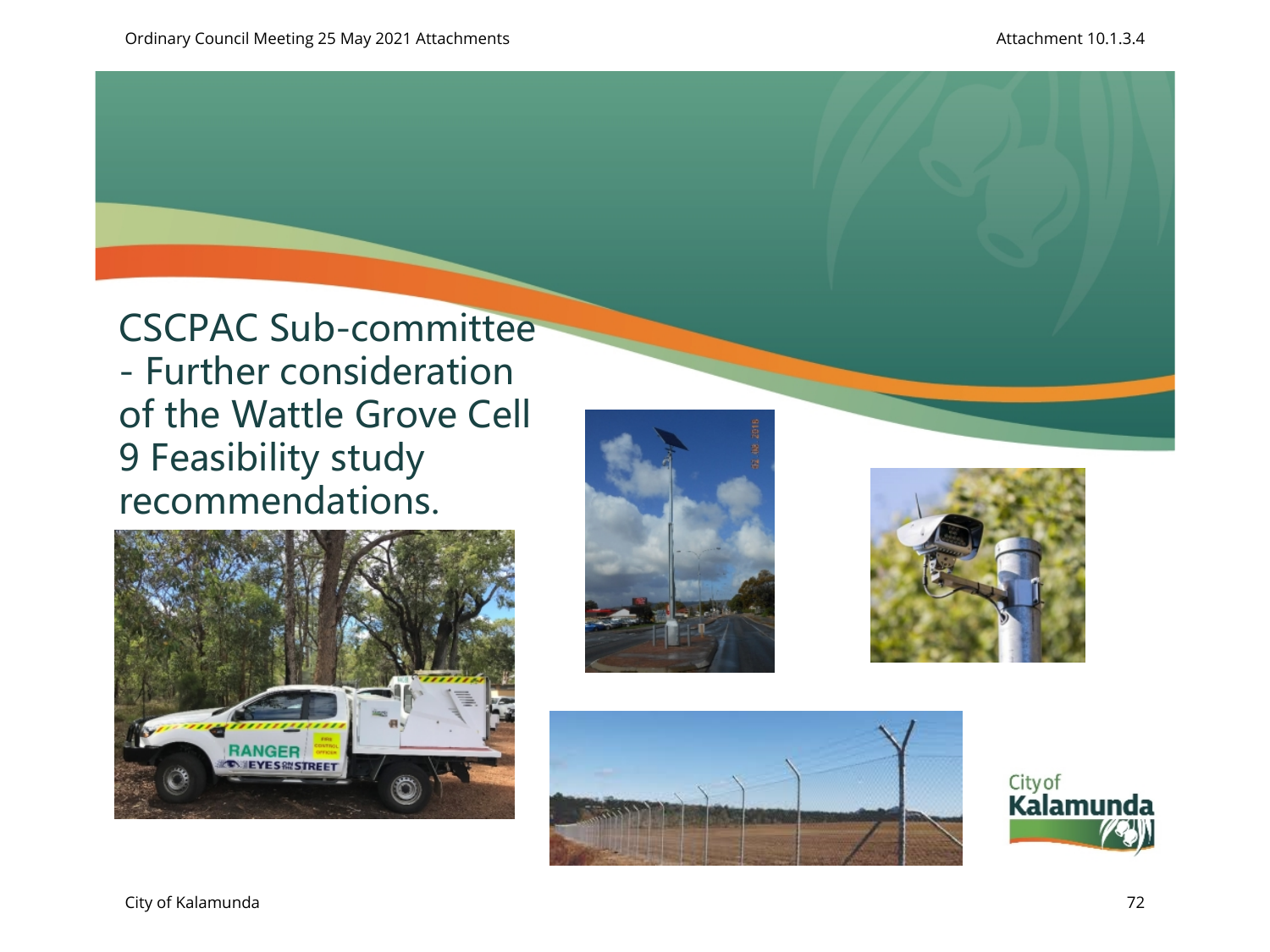# **Outline**

- Executive Summary
- CCTV Traditional
- CCTV ANPR
- CCTV Subsidy Scheme
- Security Patrols
- Physical Security Measures
- Mobile CCTV fitted to Community Safety Fleet Vehicles and VMS units
- Risk Management
- Conclusion
- Recommendations
- Questions



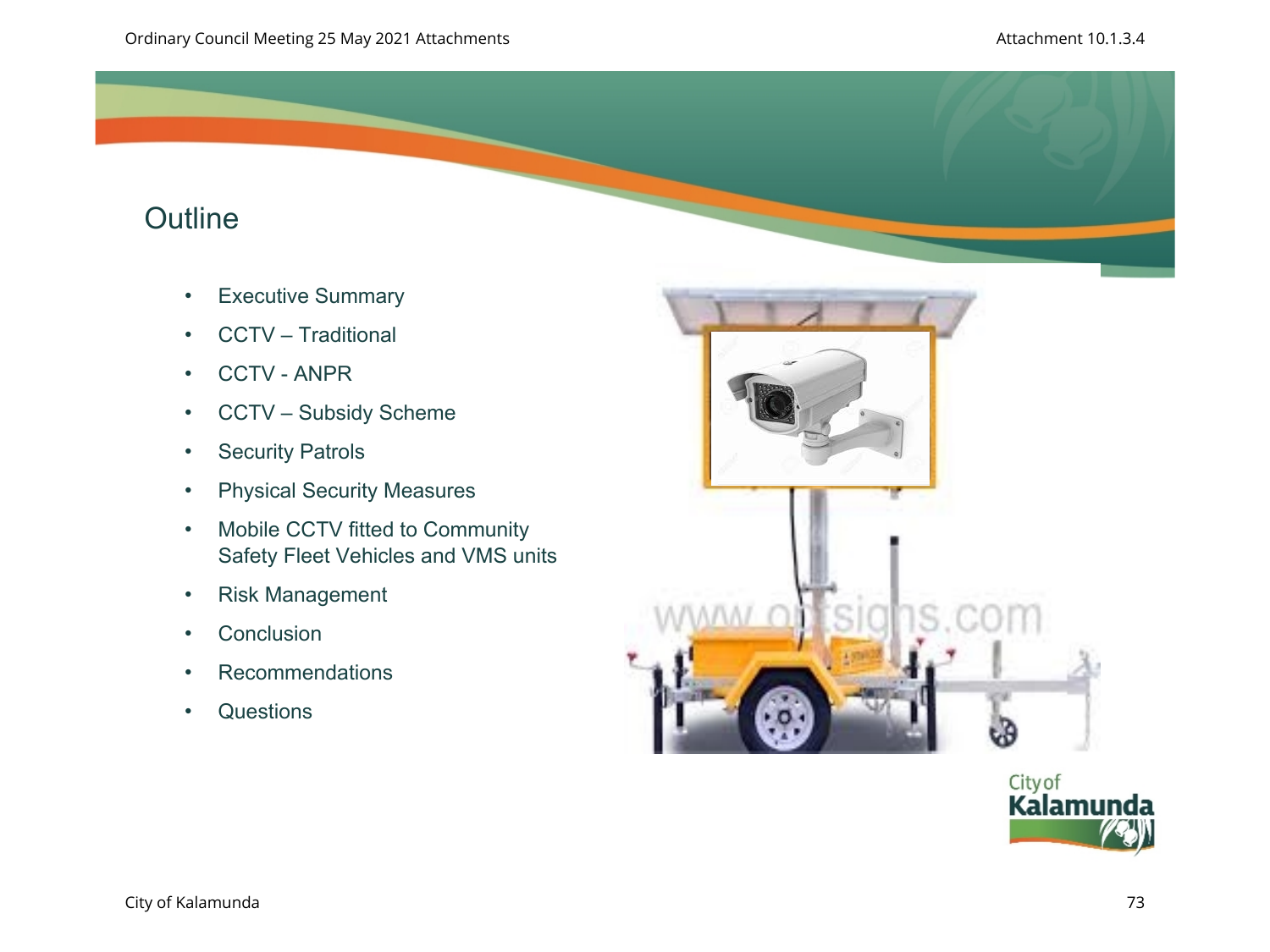# Executive Summary

- This presentation is an overview of the report to Council regarding the Wattle Grove Cell 9 Feasibility Study and City recommendations.
- The feasibility study was presented at the CSCPAC on 10 February 2021.
- CSCPAC resolved to form a sub-committee to further address and discuss the security measures within the report.
- CSCPAC also requested additional information and cost estimates around installing CCTV on Community safety vehicles.



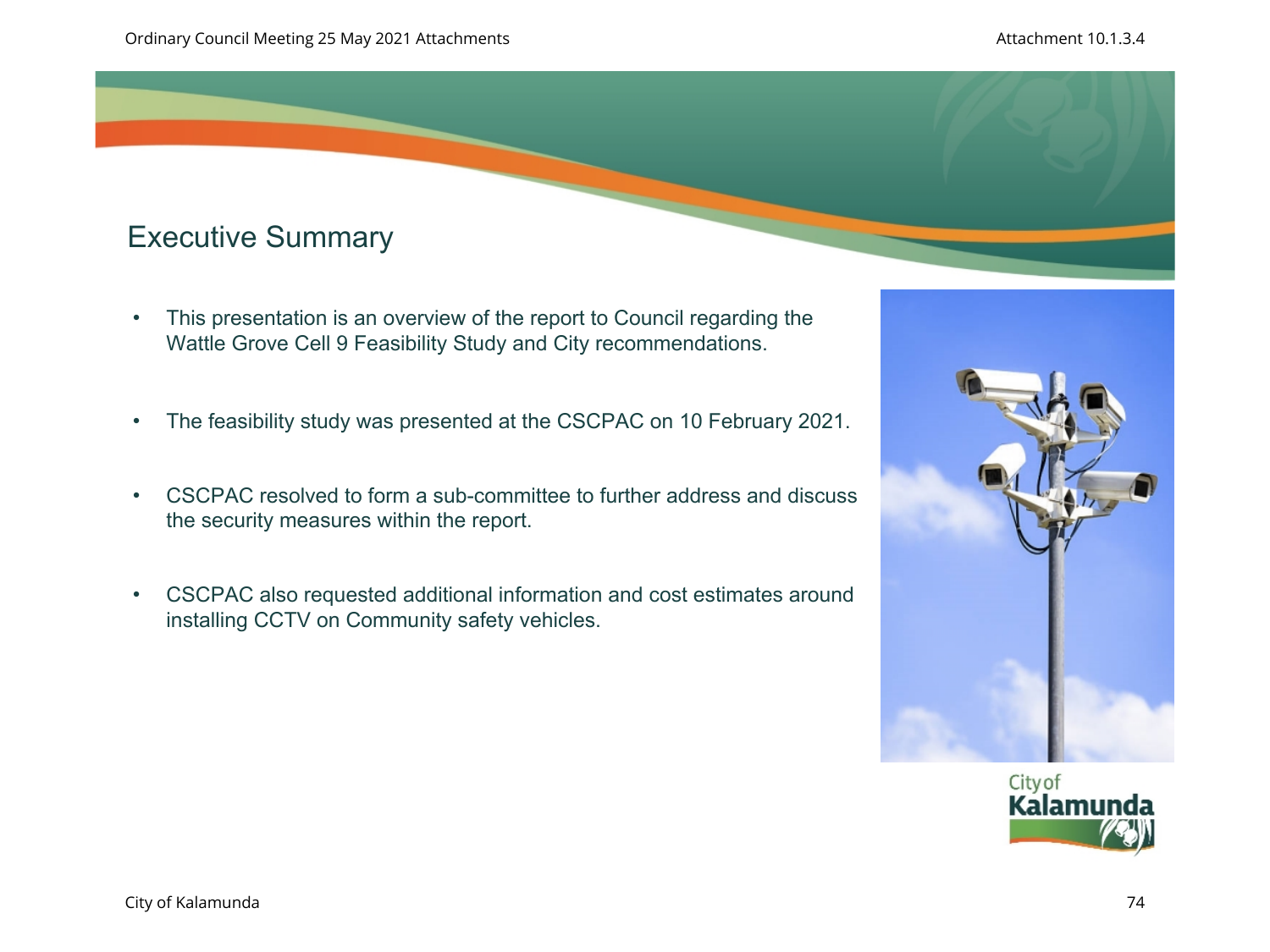

A review into the placement of **traditional CCTV** assets, was not considered a viable option. The reasons being;

- Insufficient value when addressing a cost benefit analysis of standard / traditional CCTV cameras.
- Minimal return on significant investment.
- High ongoing maintenance costs.
- Limited potential for criminal evidence value.
- Higher City and Police resourcing costs to manage, obtain footage and check/maintain system.
- Vast majority of movement is vehicular.

## **Preliminary Review:**

**The City agrees with the consultant that the placement of traditional CCTV within Wattle Grove Cell 9 is not a cost effective or viable solution to reduce crime within the area, and therefore recommends that it is not considered.** 

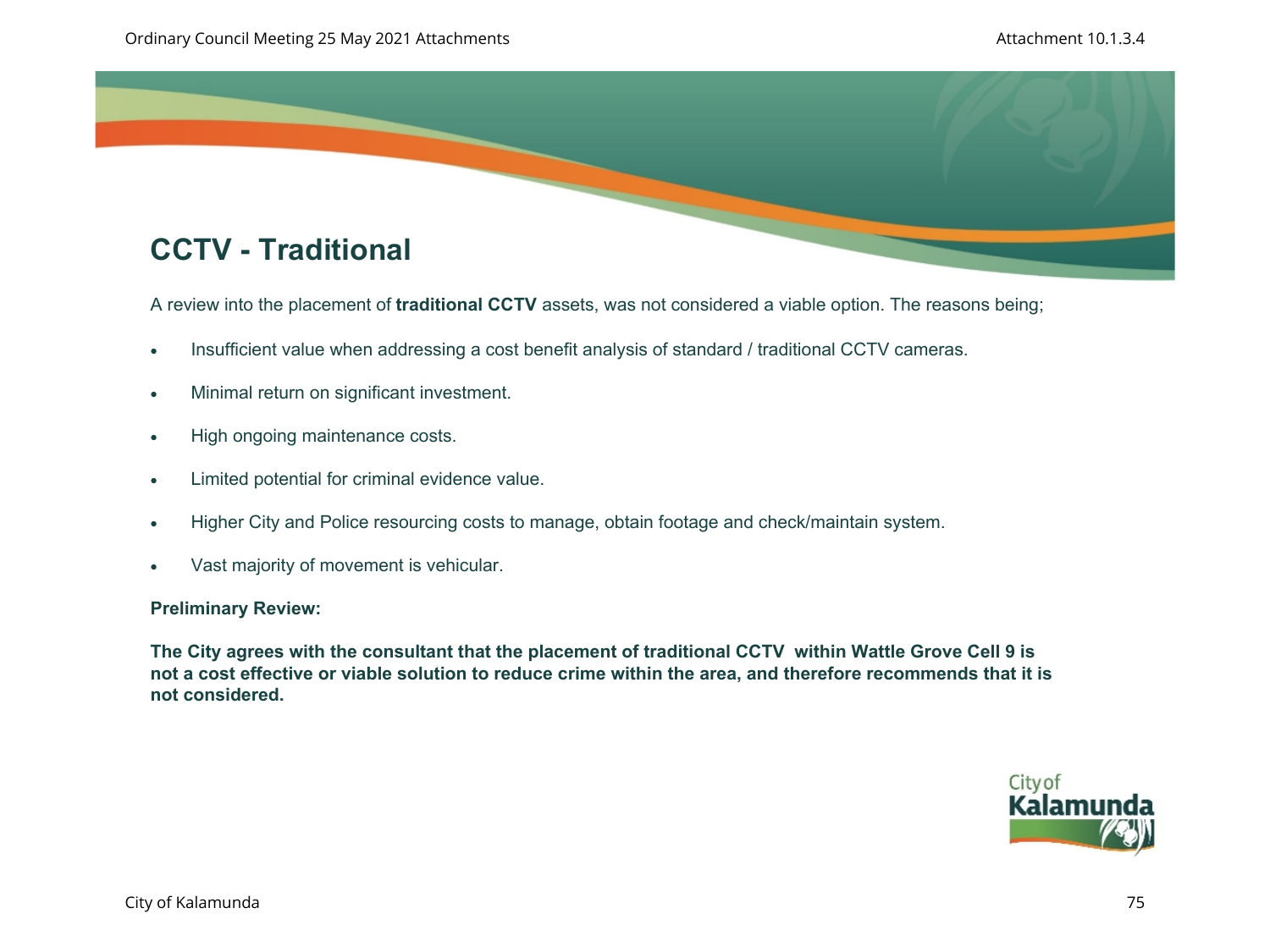

# **CCTV - Automatic Number Plate Recognition (ANPR)**

- ANPR is considered a feasible option from a crime prevention perspective.
- WA Police may consider these sites suitable for the ANPR Mesh system.
- High upfront cost if you install the cameras required by WA Police which are approximately \$20,000 per camera.

## **Preliminary Review:**

**This technology is exciting, however, significantly benefits the Police and State Government and is not a core function of Local Government. It is therefore recommended that ANPR cameras be considered for future grant funding opportunities rather than being funded directly by the City.** 

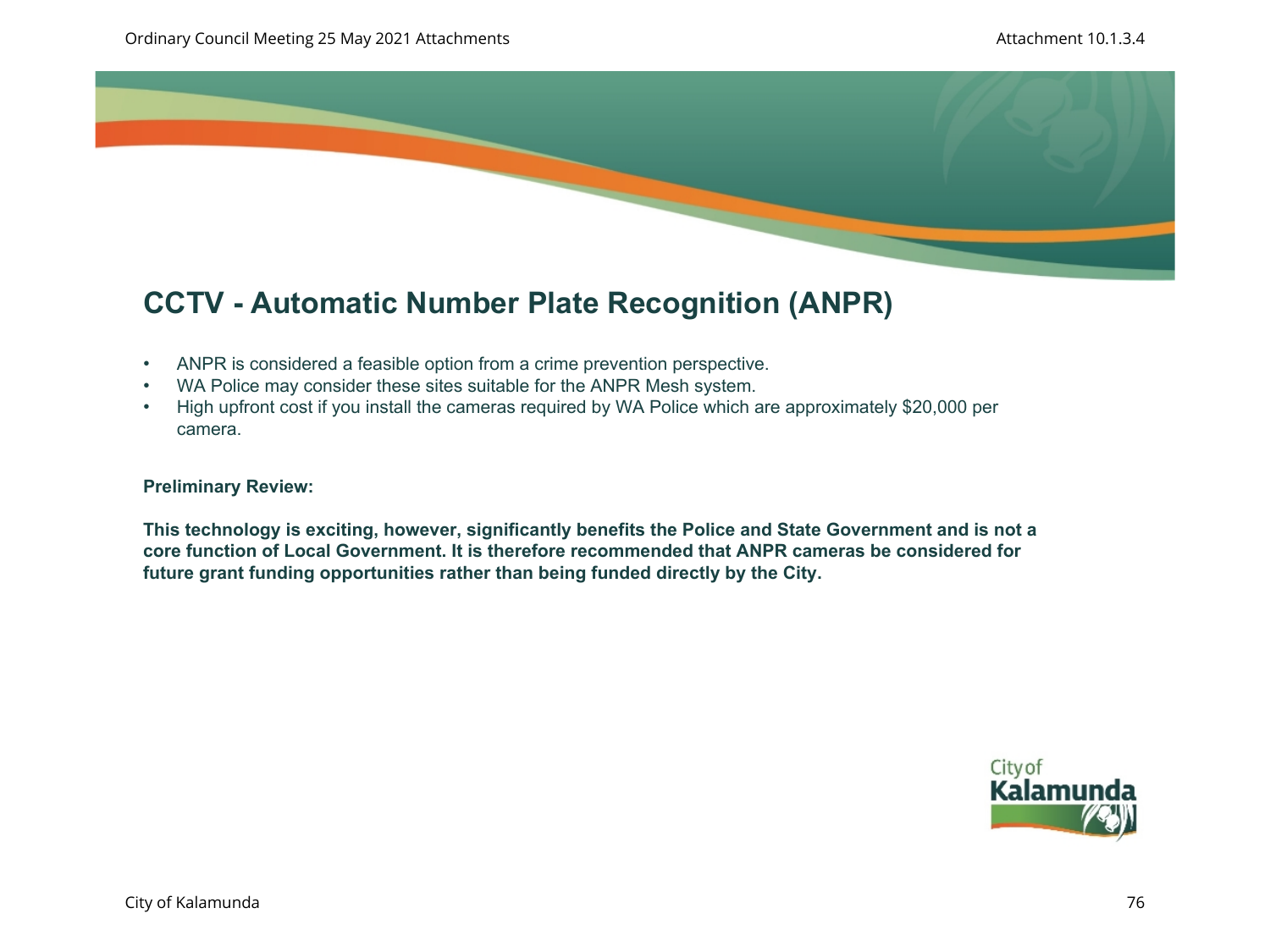

## **CCTV Subsidy Scheme**

- These schemes assist private residences, businesses and community groups to install CCTV on their premises to address crime and safety through visual surveillance.
- Local Governments that are providing these schemes include the Town of Victoria Park, Town of Cambridge and City of Karratha.
- Victoria Park provide a total funding package of \$150,000 and provide a rebate of half the cost, up to \$750 per CCTV project. In 2017/18 the Town provided approximately \$80,000 in rebate funding to the community and in 2019/20 approximately \$66,000.
- Cambridge and Karratha offer similar subsidy schemes with rebates up to a maximum of \$500 per application.

## **Preliminary Review:**

**It is recommended that any possible scheme be funded through a grant from either the State or Federal government as opposed to municipal funding**

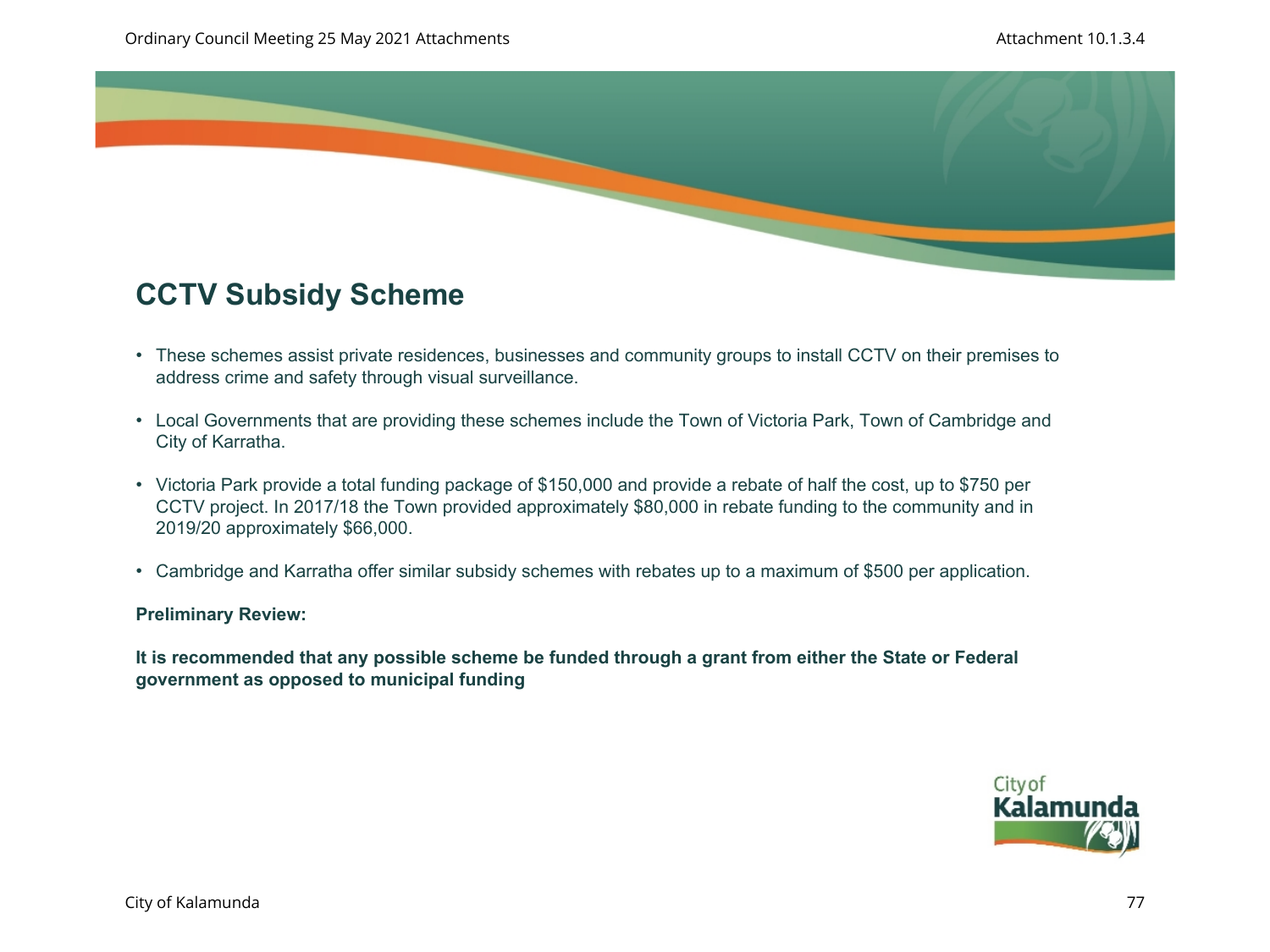

The recently adopted Community Safety and Crime Prevention Plan 2020/25 has an action to investigate and report the possibility and financial impact of introducing a Security Patrol Service.

A review of neighbouring councils found:

- The Cities of Belmont and Canning have 24/7 patrol services.
- City of Swan has a security service just for the Vines.
- The Shire of Mundaring and City of Gosnells do not have a security patrol service.
- Initial costs estimated in the study suggested \$400,000 \$450,000 per patrol vehicle.
- Preliminary costs obtained by the two private contractors used by Belmont and Swan indicate a cost of approximately \$519,000 - \$525,600. This is based on a 24 hour service. Should an afterhours service be provided then this cost would obviously be reduced. If a levy similar to the City of Canning was applied to the City of Kalamunda this would raise approximately \$1.34 million annually.

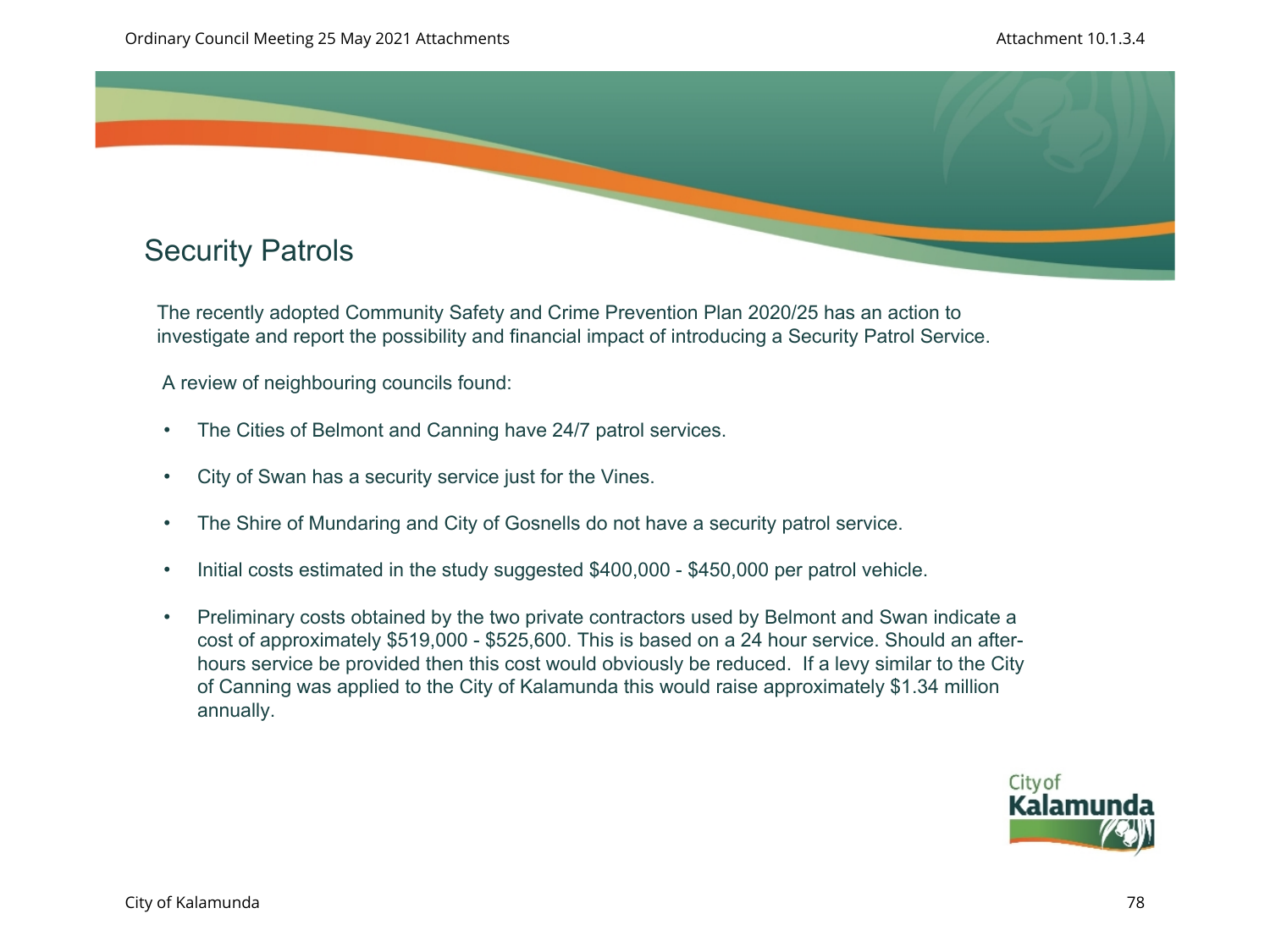

## **Preliminary Review:**

- **Following a review of the other Local Governments a security service may be of benefit to the City and compliment the existing Community Safety service that is being provided.**
- **It is recommended that CSCPAC continue to investigate and discuss the feasibility of introducing a security patrol service within the City of Kalamunda for reporting to Council.**

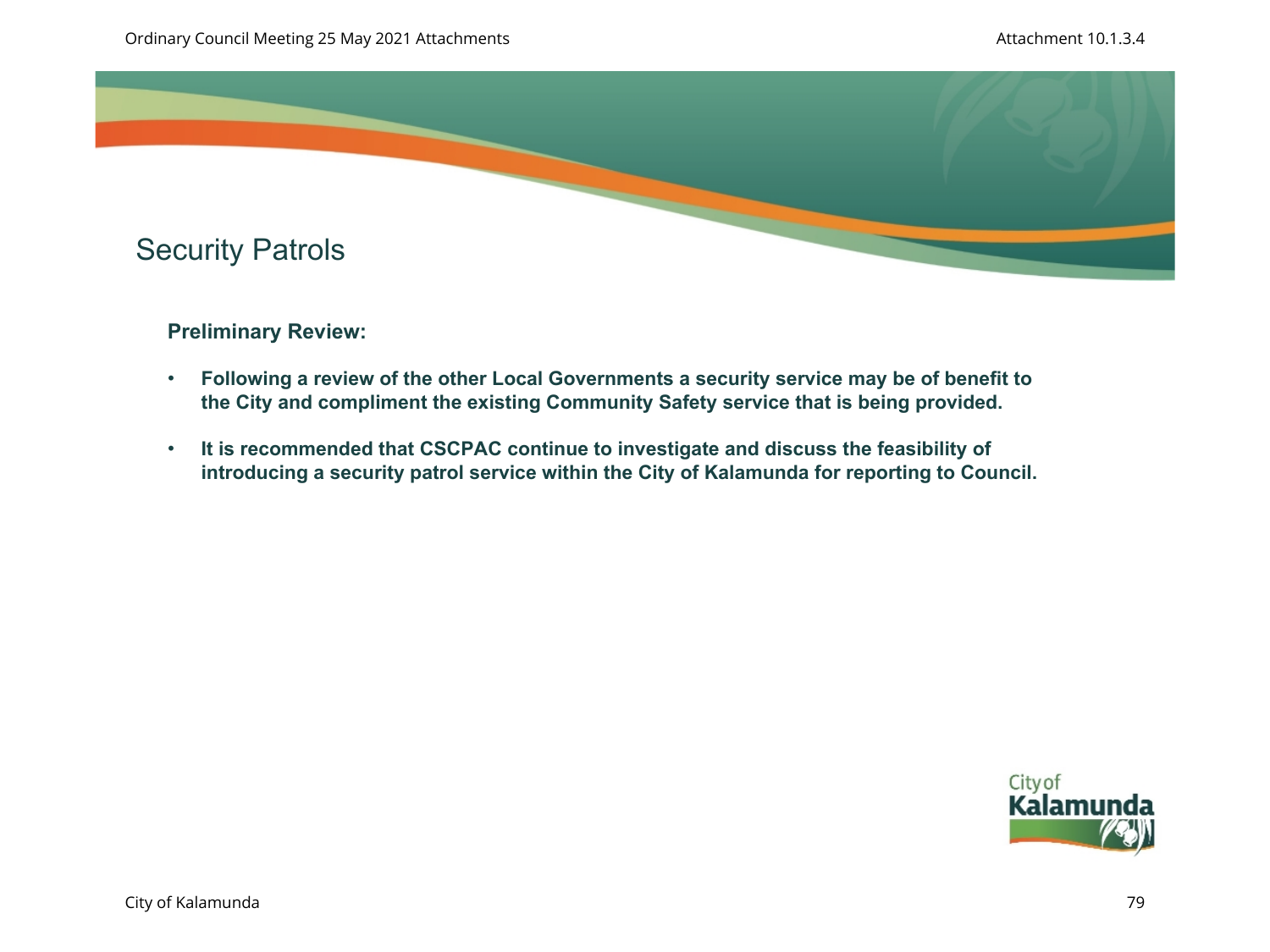

- The study noted that along with the three main entry points into Wattle Grove cell 9 there was also informal entry points into the area.
- These are include along the railway line managed by ARC Infrastructure and from Tonkin Hwy managed by Main Roads**.**









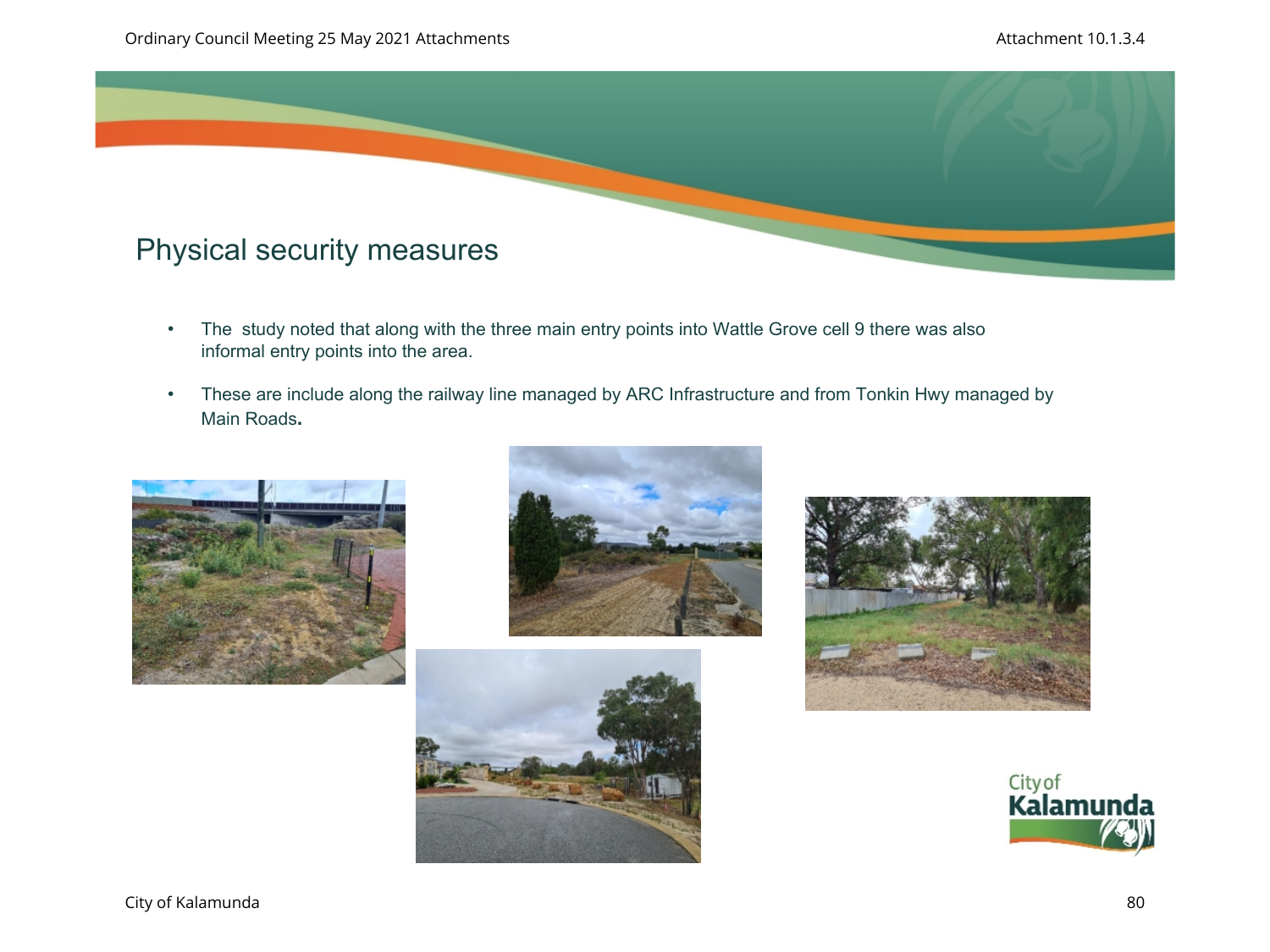

**Preliminary Review:** 

- **1. Advocate to ARC Infrastructure to improve security fencing along their transport corridor adjacent to Wattle Grove Cell 9**
- **2. Advocate to Main Roads to improve security fencing along their transport corridor being Tonkin Hwy as it abuts Wattle Grove Cell 9.**

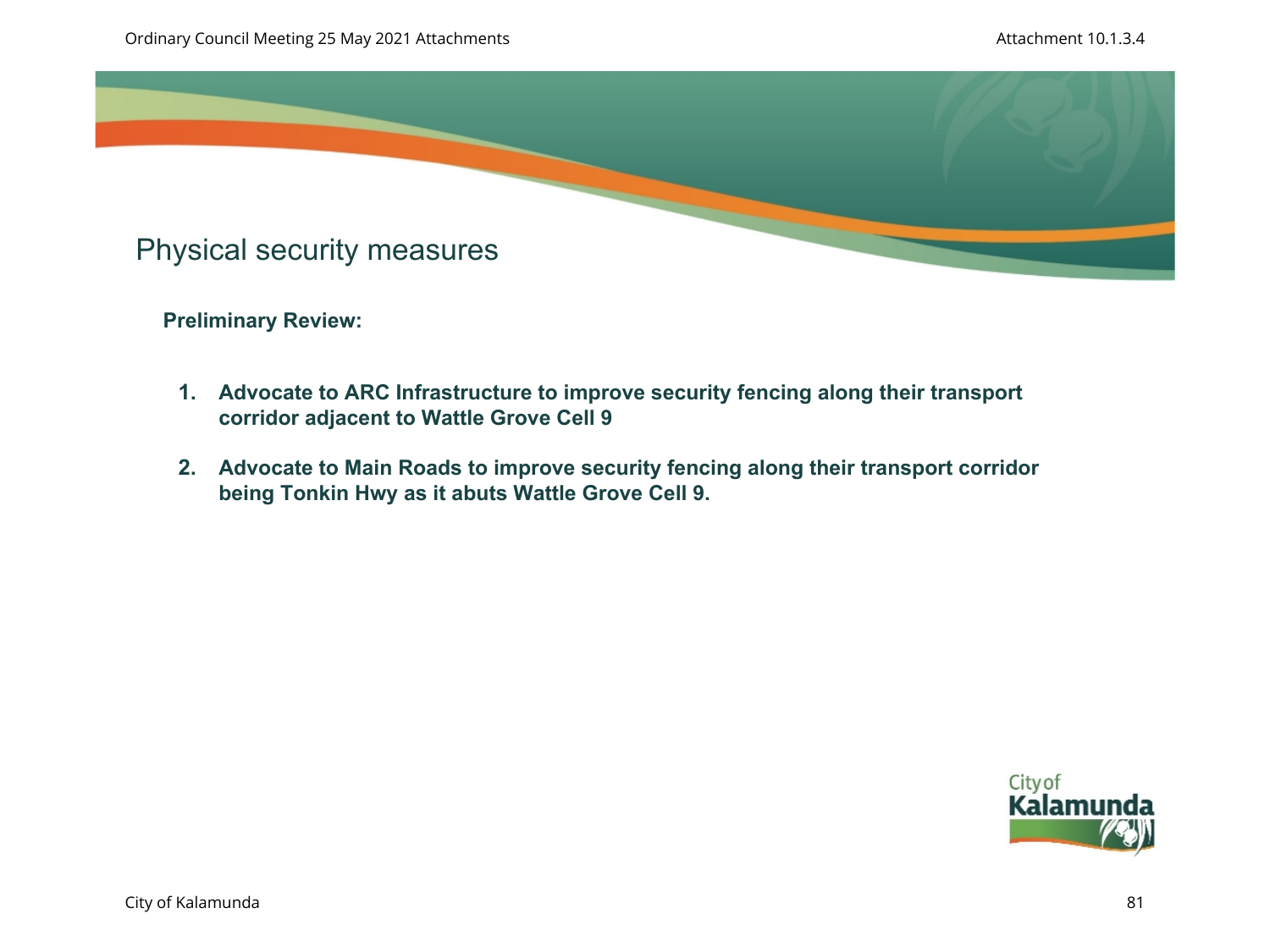## Mobile CCTV fitted to Community Safety Fleet Vehicles and VMS units

- An action from the last meeting was to request additional information and cost estimates to be reported to CSCPAC and Council around installing CCTV on the community safety vehicles.
- Community Safety currently have 9 vehicles. In addition there are 4 x Electronic Variable Message System units.
- The fit-out includes, 4 x cameras installed in each vehicle to capture a 360 degree view around the vehicle to include a DVR that can store a minimum of 31 days of footage.
- VMS units to have a PTZ camera installed on the top of the mast that will provide a 360 degree view, 4G remote connection, 1 tamper camera to be installed within the lockable control box.
- The Community Safety vehicles and variable message trailer CCTV fit out has a financial impact of around \$75,000.

## **Preliminary Review:**

**The fit out of the vehicles and VMS trailers will significantly expand the City's CCTV network and enhance the eyes on the street campaign. CSCPAC endorse the fit out the vehicles and trailers with CCTV for recommendation to Council for consideration as part of the budget consideration process.** 

**Note: Inclusion of Ranger and VMB CCTV as part of the budget is still the subject of the budget consideration process. The initiative needs to be reviewed in the context of the City's broader budget and other competing priorities. The City is currently working through the budget process.** 

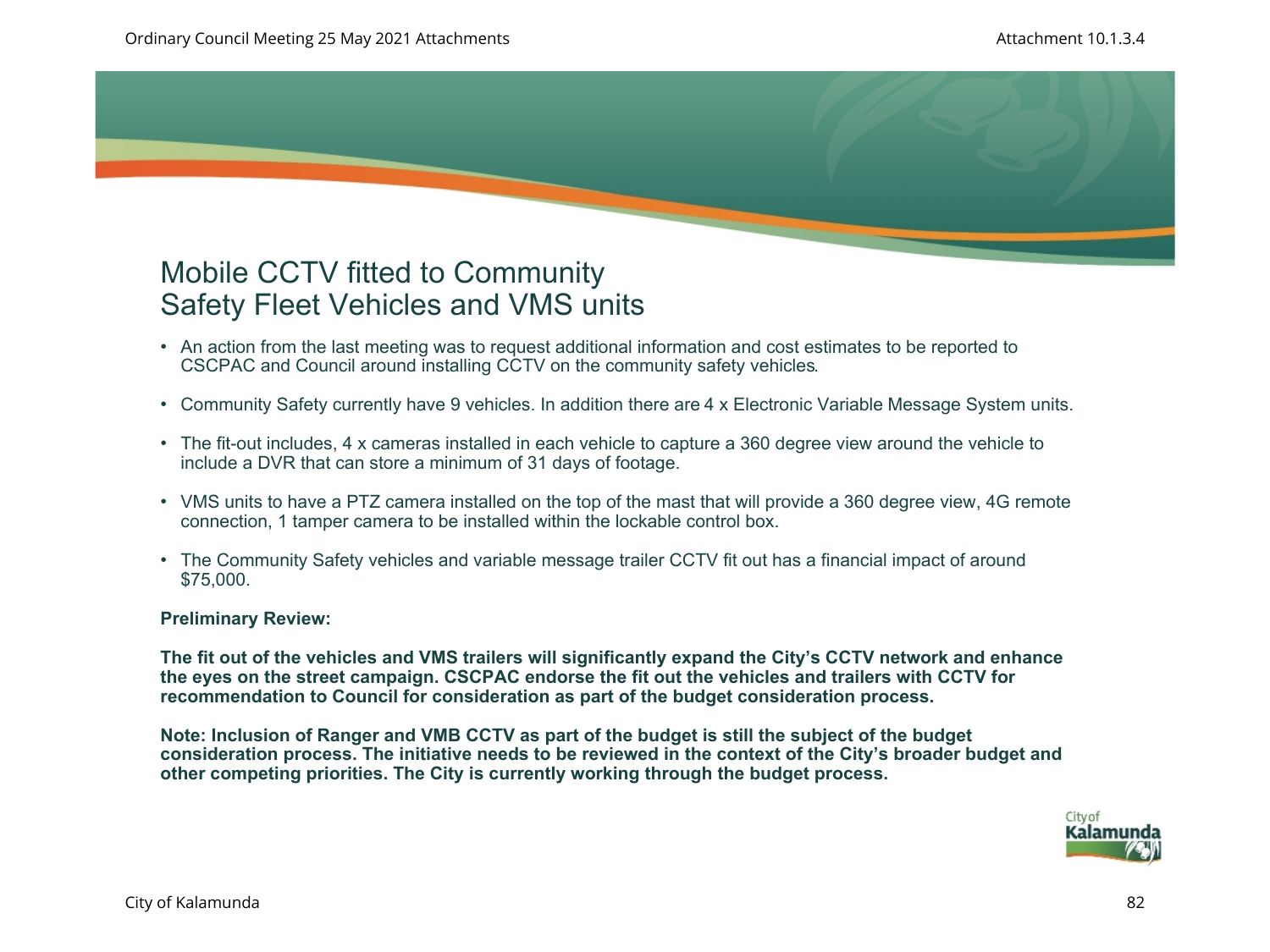

# Risk Management

**Risk**: Crime rates and or perceptions of crime within the community particularly within Wattle Grove continue to rise.

| <b>Consequence</b>                                                                                                                   | <b>Likelihood</b> | <b>Rating</b> |
|--------------------------------------------------------------------------------------------------------------------------------------|-------------------|---------------|
| Significant                                                                                                                          | Possible          | <b>High</b>   |
| <b>Action/Strategy</b>                                                                                                               |                   |               |
| Continue to present strategies to the Community Safety and Crime<br>Prevention Advisory Committee and Council with the aim to reduce |                   |               |

crime and improve perceptions of safety within the community.

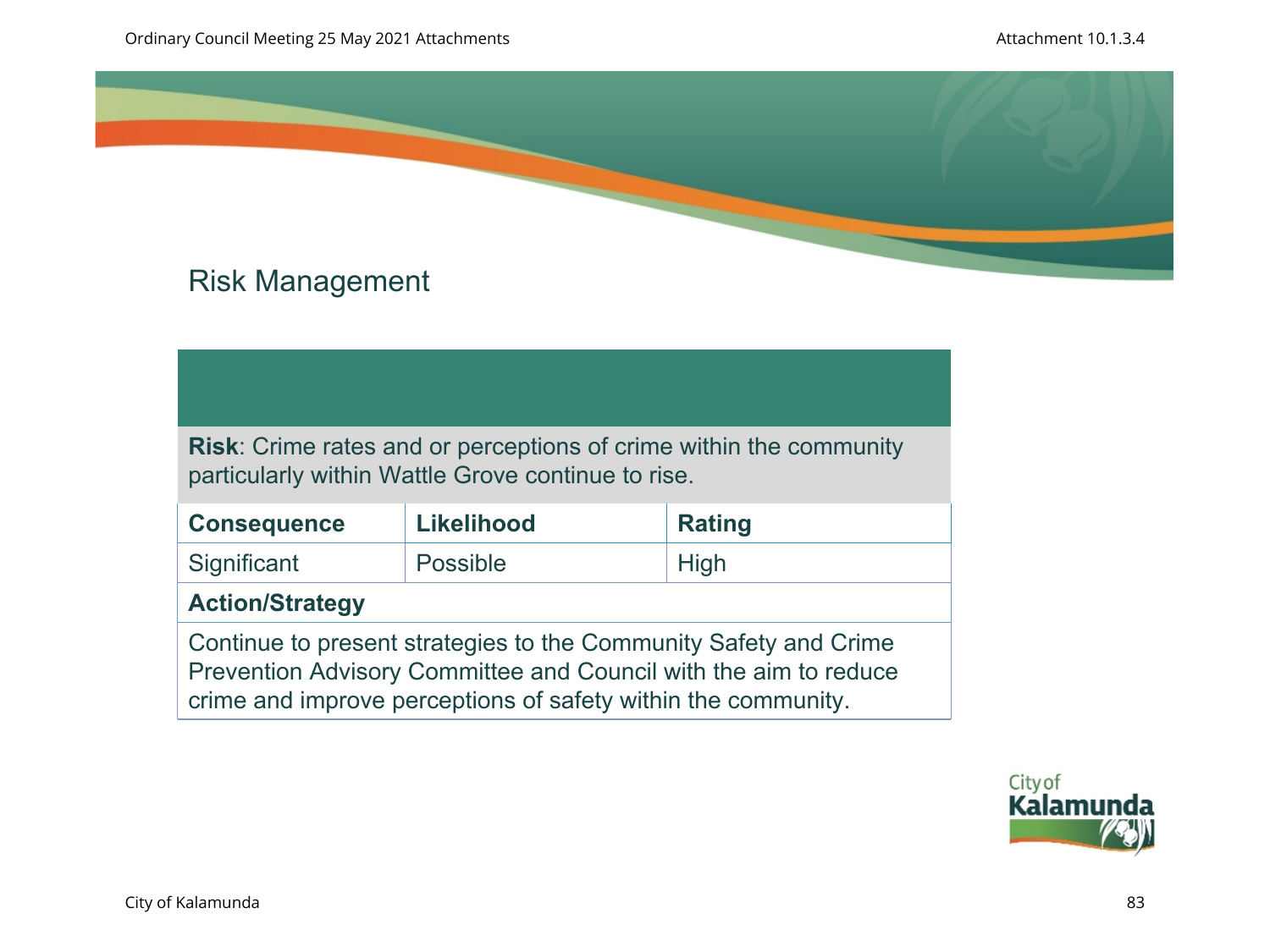

- The presentation provides an overview and summary of the findings and recommendations from the study, CSCPAC and City recommendations.
- It is recommended that CSCPAC request Council to list the fitting out of the community safety fleet vehicles and variable message sign trailers with mobile CCTV for consideration in the upcoming budget process.
- Implementation and funding of the study's other recommendations be further considered by CSCPAC and this sub-committee and presented to Council as part of future budgeting processes.
- These initiatives will also be considered as part of any potential grant funding opportunity.

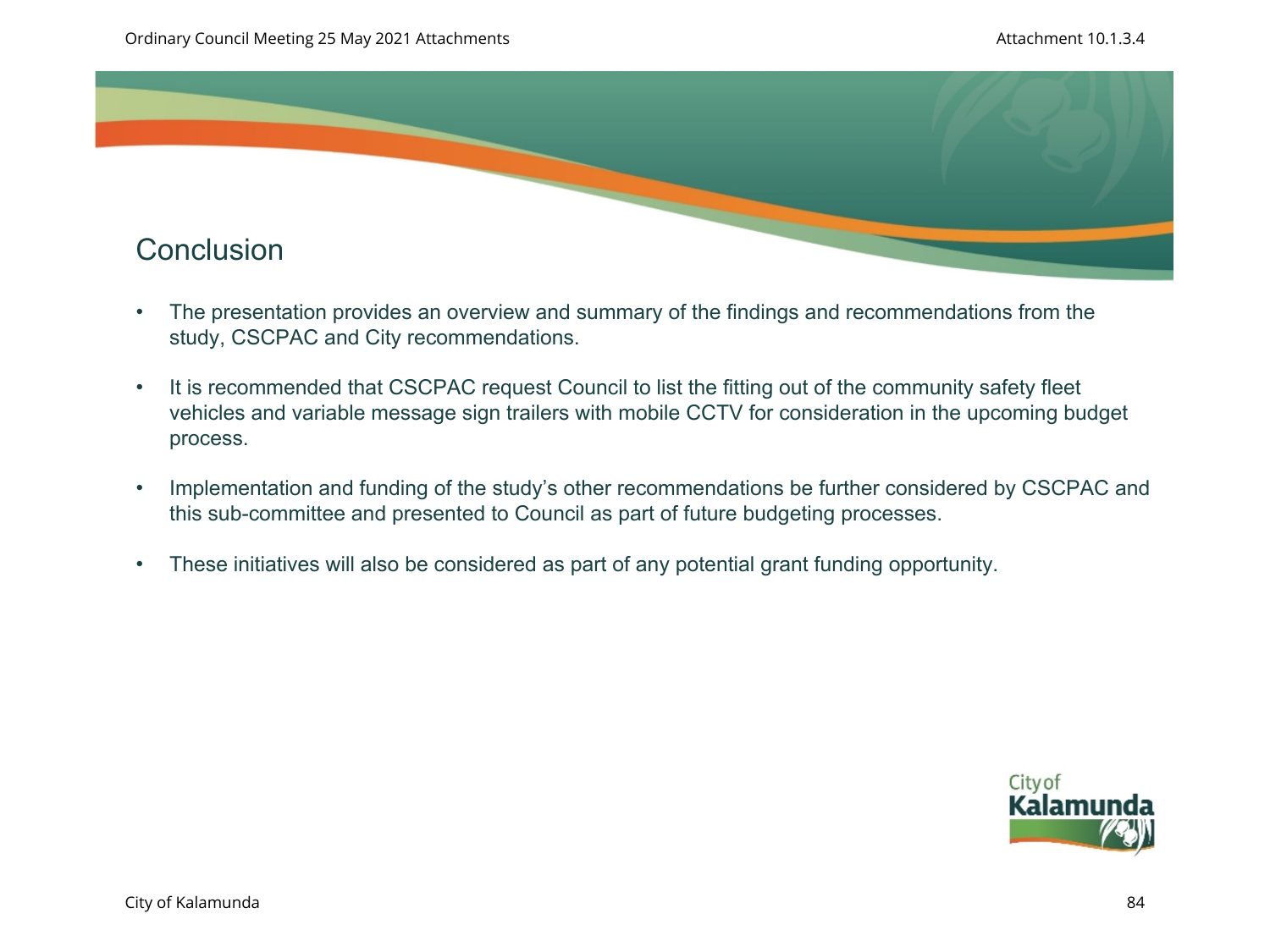

CSCPAC request that Council:

- 1. NOTE the findings of the Wattle Grove Cell 9 CCTV feasibility Study (Attachment 1)
- 2. ENDORSE the recommendations and strategies for consideration by Council as part of future budget deliberations **and when potential grant funding opportunities arise.**
- **3. ENDORSE the fitting out of the Community Safety Fleet vehicles and variable message sign trailers with mobile CCTV.**
- **4. REQUEST that a capital budget item of approx. \$75,000 be listed as part of the 2021/22 budgeting consideration process.**

**Note: BOLD sections are additions or refinements to the original CSCPAC recommendation.** 

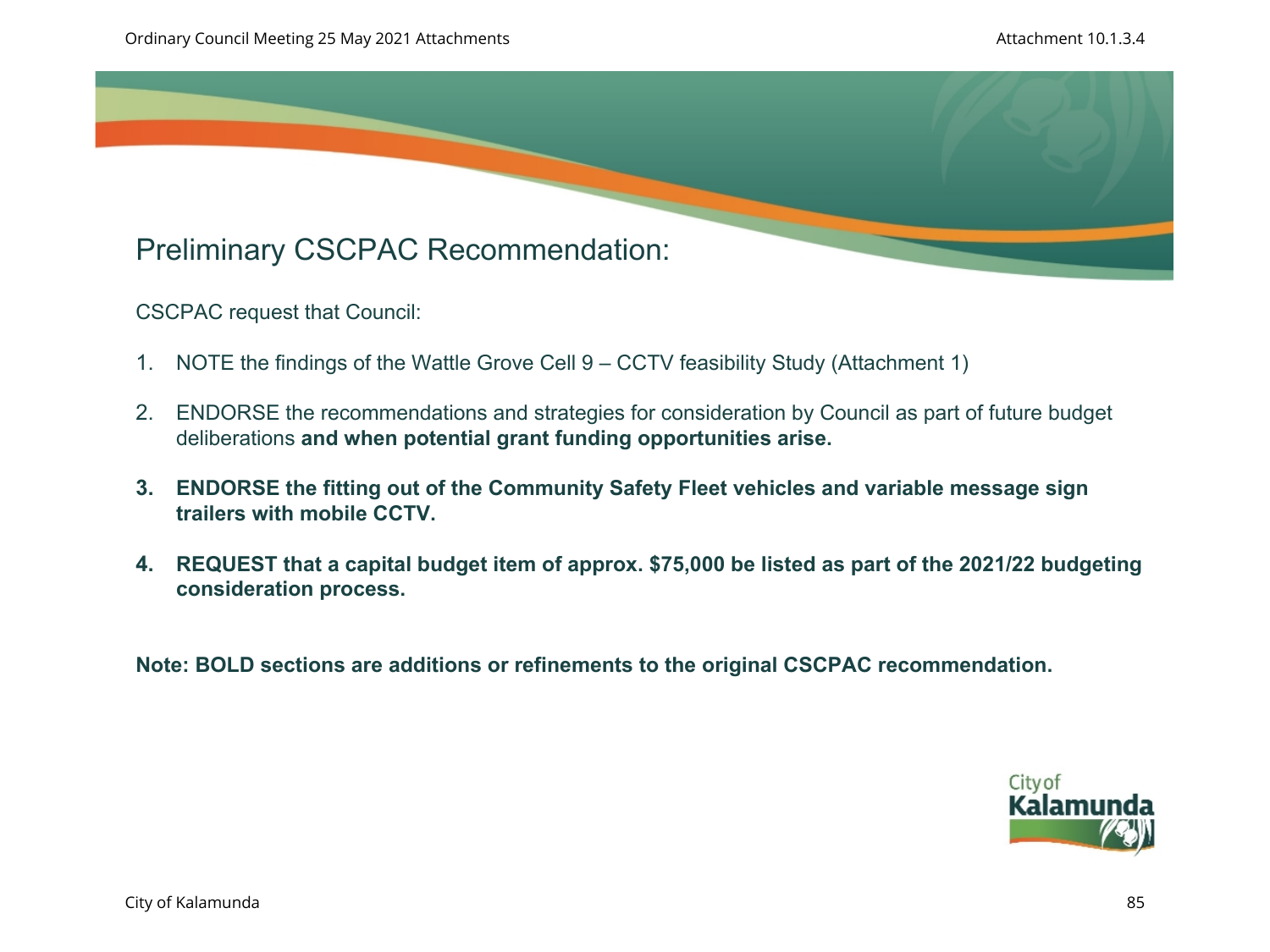

## Note:

- 1. Inclusion of Ranger and VMB CCTV as part of the budget is still the subject of the budget consideration process.
- 2. The initiative needs to be reviewed in the context of the City's broader budget and other competing priorities.
- 3. As the budgeting process progresses, the initiative will be assessed by the City based on its benefits having regard to the budget position.